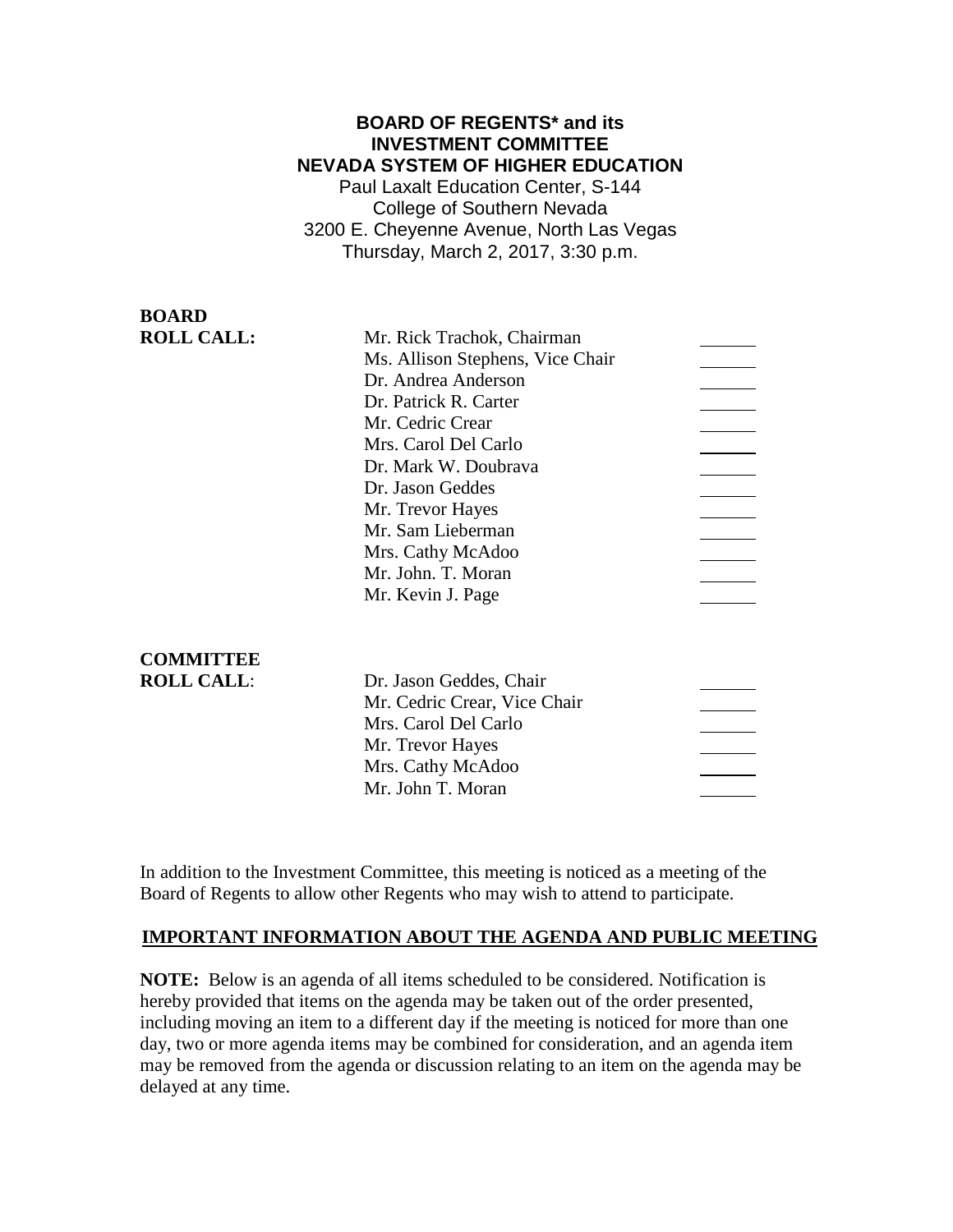In accordance with the Board of Regents' Bylaws, Title I, Article V, Section 20, items voted on may be the subject of a motion to reconsider at this meeting. A motion to reconsider an item may be made at any time before adjournment of this meeting. Similarly, if an item is tabled at any time during the meeting, it may, by proper motion and vote, be taken from the table and thereafter be the subject of consideration and action at any time before adjournment of this meeting.

\*The Board of Regents, at its regularly scheduled meetings, meets concurrently with its Committees (the Academic, Research and Student Affairs Committee; the Audit Committee; the Business, Finance and Facilities Committee; the Cultural Diversity and Title IX Compliance Committee; the Investment Committee; and the Health Sciences System Committee).

The Board's Committee meetings take place in accordance with the agendas published for those Committees. Regents who are not members of the Committees may attend the Committee meetings and participate in the discussion of Committee agenda items. However, action items will only be voted on by the members of each Committee, unless a Regent is temporarily made a member of that Committee under Board of Regents' Bylaws, Title 1, Article VI, Section 6. The full Board of Regents will consider Committee action items in accordance with the Board of Regents' agenda published for the current or for a subsequent meeting.

In accordance with the Board of Regents' Bylaws, Title 1, Art. V, Section 13, a quorum may be gained by telephonic hookup.

Some agenda items are noted as having accompanying reference material. Reference material may be accessed on the electronic version of the agenda by clicking the reference link associated with a particular item. The agenda and associated reference material may also be accessed on the Internet by visiting the Board of Regents' website at:

### [http://system.nevada.edu/Nshe/index.cfm/administration/board-of-regents/meeting](http://system.nevada.edu/Nshe/index.cfm/administration/board-of-regents/meeting-agendas/)[agendas/](http://system.nevada.edu/Nshe/index.cfm/administration/board-of-regents/meeting-agendas/)

Many public libraries have publicly accessible computer terminals. Copies of the reference material and any additional support materials that are submitted to the Board of Regents' Office and then distributed to the members of the Board of Regents after the mailing of this agenda but before the meeting, will be made available as follows: 1. Copies of any such materials are available at the Board of Regents' Office at 2601 Enterprise Road, Reno, Nevada and the Board of Regents' Office at 4300 S. Maryland Parkway, Las Vegas, Nevada. A copy may be requested by calling Winter Lipson at (702) 889-8426; 2. Copies of any such materials will also be available at the meeting site.

Reasonable efforts will be made to assist and accommodate physically disabled persons attending the meeting. Please call the Board office at (775) 784-4958 in advance so that arrangements may be made.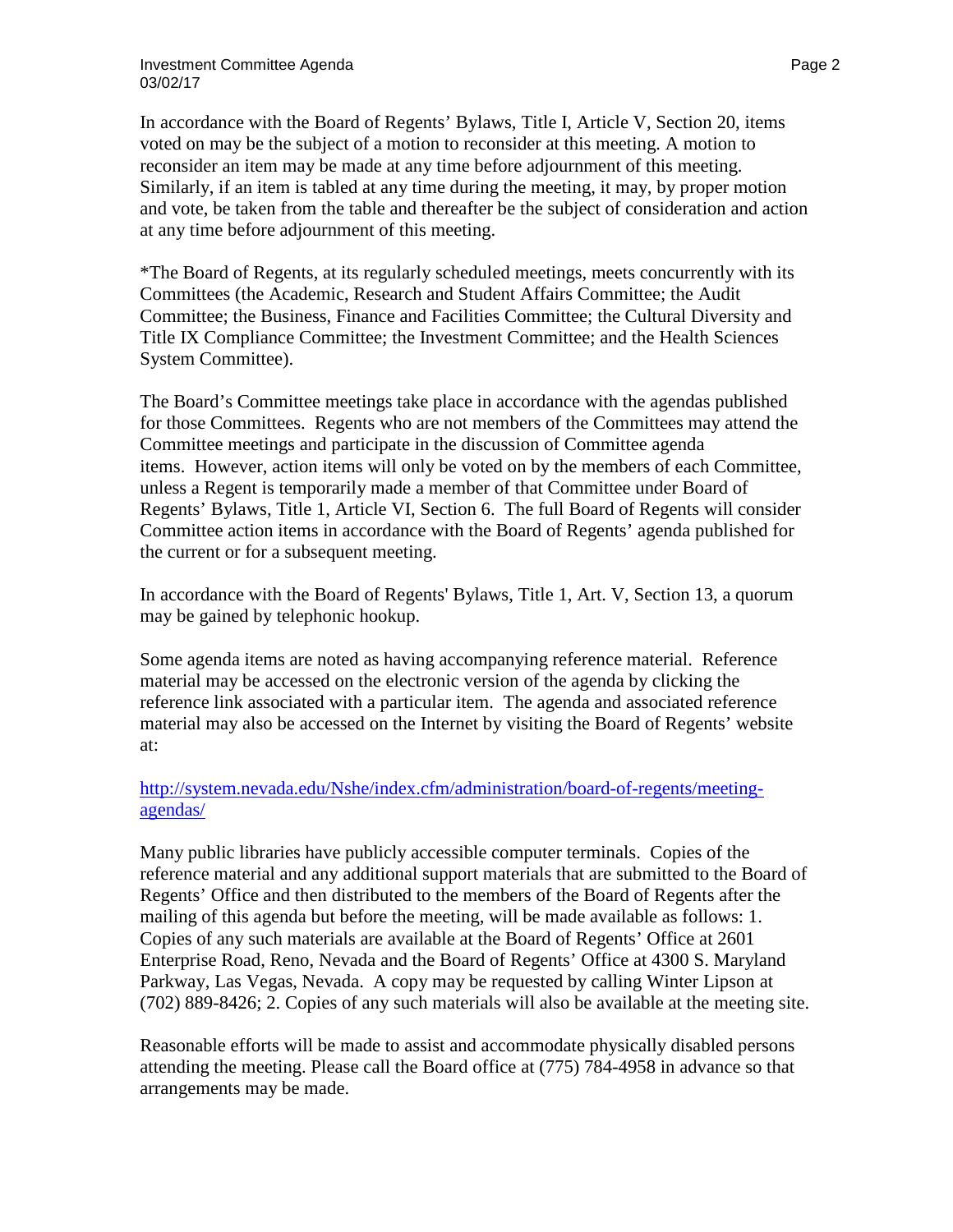### **1. PUBLIC COMMENT INFORMATION ONLY**

Public comment will be taken during this agenda item. No action may be taken on a matter raised under this item until the matter is included on an agenda as an item on which action may be taken. Comments will be limited to three minutes per person. Persons making comment will be asked to begin by stating their name for the record and to spell their last name. The Committee Chair may elect to allow additional public comment on a specific agenda item when that agenda item is being considered.

In accordance with Attorney General Opinion No. 00-047, as restated in the Attorney General's Open Meeting Law Manual, the Committee Chair may prohibit comment if the content of that comment is a topic that is not relevant to, or within the authority of, the Board of Regents, or if the content is willfully disruptive of the meeting by being irrelevant, repetitious, slanderous, offensive, inflammatory, irrational or amounting to personal attacks or interfering with the rights of other speakers.

### **2. CONSENT ITEMS FOR POSSIBLE ACTION**

Consent items will be considered together and acted on in one motion unless an item is removed to be considered separately by the Committee.

### **2a. MINUTES FOR POSSIBLE ACTION**

Request is made for approval of the minutes from the December 1, 2016, meeting. *[\(Ref. INV-2a\)](http://system.nevada.edu/tasks/sites/Nshe/assets/File/BoardOfRegents/Agendas/2017/mar-mtgs/inv-refs/INV-2a.pdf)*

## **2b.** *HANDBOOK* **REVISION, FOR POSSIBLE ACTION ENDOWMENT DISTRIBUTION POLICY**

System staff requests approval of an update to Board policy *(Title 4, Chapter 10, Section 5, Subsection 3)* to reflect Board of Regents' action at the December 1-2, 2016, meeting to reduce the endowment distribution rate from 4.75 percent to 4.5 percent. *[\(Ref. INV-2b\)](http://system.nevada.edu/tasks/sites/Nshe/assets/File/BoardOfRegents/Agendas/2017/mar-mtgs/inv-refs/INV-2b.pdf)*

*ESTIMATED TIME: 5 mins.*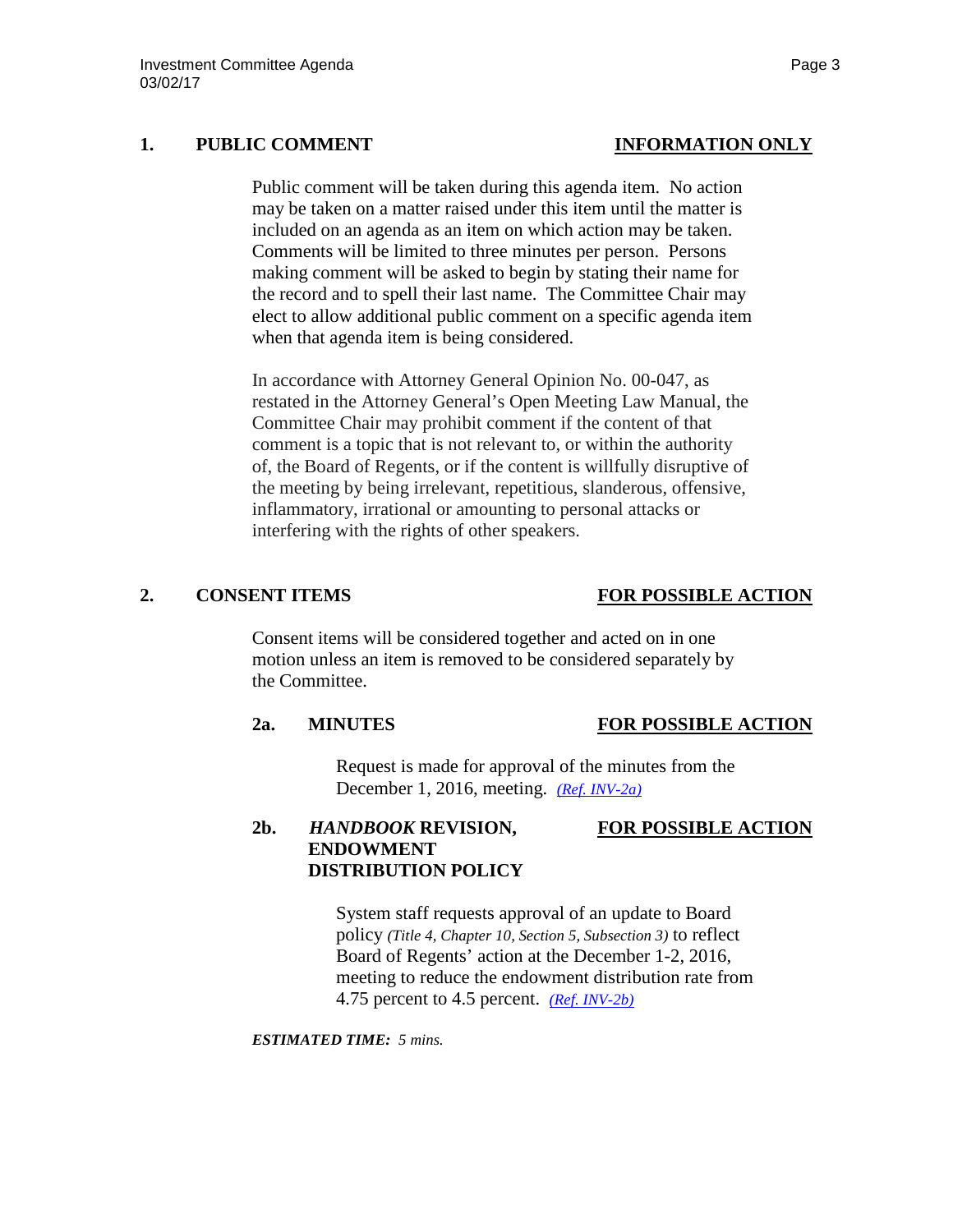### **3. POOLED ENDOWMENT FOR POSSIBLE ACTION AND OPERATING FUNDS; OPERATING RESERVE FUND**

Staff from Cambridge Associates and System Administration will present a report on asset allocation and investment returns for the pooled Operating and Endowment Funds for the quarter ended December 31, 2016. NSHE staff will also provide an update on the status of the Operating Pool Reserve. Cambridge Associates and System Administration staff may also provide specific recommendations on fund managers which may include hiring, terminating or changing managers. The Committee may take action based on the report and recommendations, including making recommendations to the Board to change the asset allocation, fund managers and/or strategic ranges for the pooled fund.

*ESTIMATED TIME: 10 mins.*

### **4. POOLED ENDOWMENT FUND INFORMATION ONLY OUTSOURCED CHIEF INVESTMENT OFFICER TRANSITION**

System staff will provide an update on the status of the Outsourced Chief Investment Officer (OCIO) transition of the Endowment Fund. Mr. Mathew Beardsley from Russell Investments and Ms. Wendy Walker from Cambridge Associates will provide an update on the deployment of System endowment assets and progress toward implementation of their respective endowment investment strategies.

*ESTIMATED TIME: 45 mins.*

## **5. DRI FOUNDATION FOR POSSIBLE ACTION MANAGEMENT FEE**

DRI and the DRI Foundation seek approval of an institutional request for an annual fee of 1 percent of the institution's portion of the NSHE endowment pool, calculated and distributed in the same manner as the dividend to be transmitted to that institution in consideration of additional Foundation management, stewardship and development activities. The DRI Foundation requests the 1 percent administrative fee be assessed effective July 1, 2017. *[\(Ref. INV-5\)](http://system.nevada.edu/tasks/sites/Nshe/assets/File/BoardOfRegents/Agendas/2017/mar-mtgs/inv-refs/INV-5.pdf)*

*ESTIMATED TIME: 10 mins.*